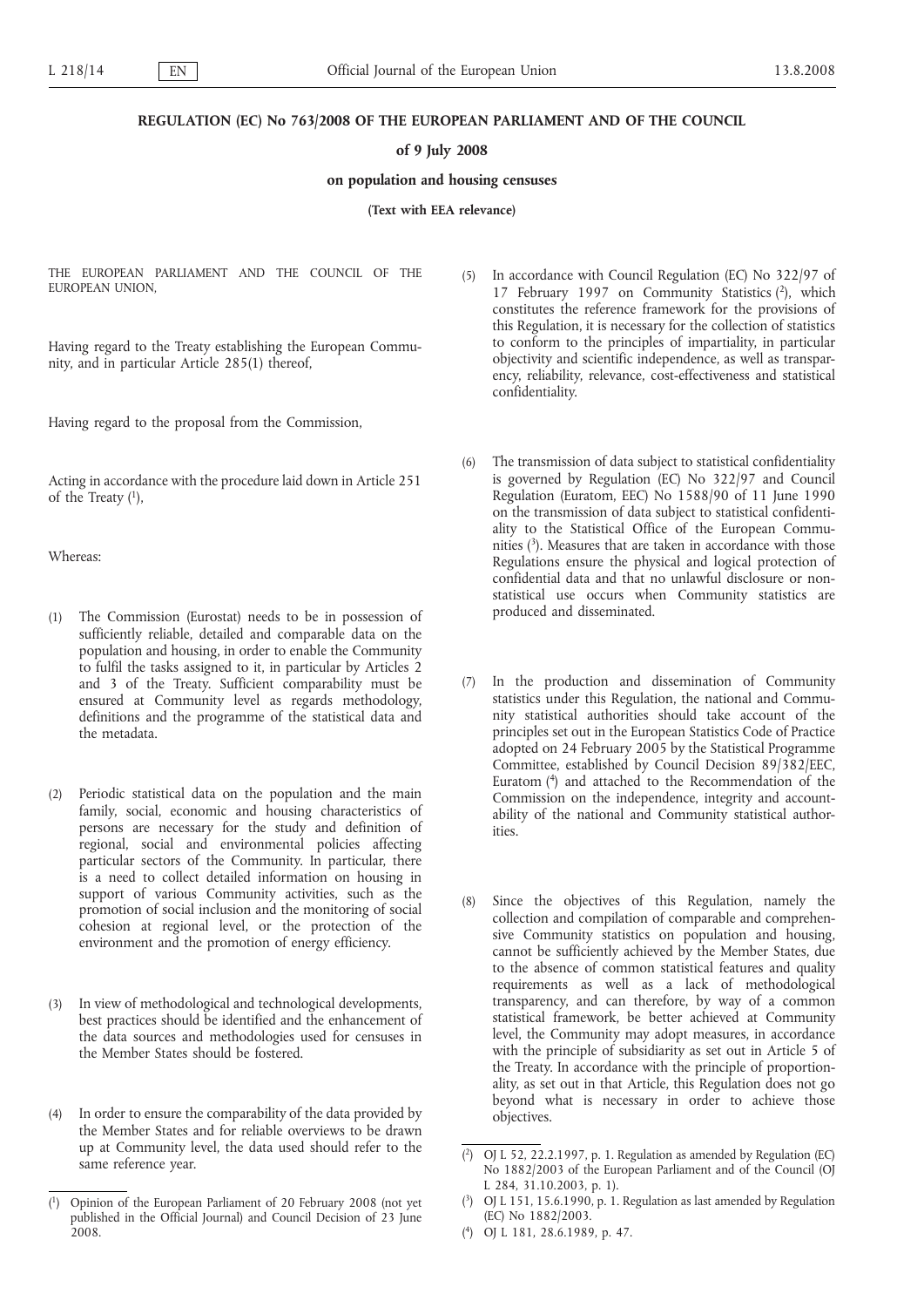- (9) The measures necessary for the implementation of this Regulation should be adopted in accordance with Council Decision 1999/468/EC of 28 June 1999 laying down the procedures for the exercise of implementing powers conferred on the Commission  $(1)$ .
- (10) In particular, the Commission should be empowered to establish the conditions for the establishment of subsequent reference years and the adoption of the programme of the statistical data and the metadata. Since those measures are of general scope and are designed to amend non-essential elements of this Regulation, *inter alia*, by supplementing it with new non-essential elements, they must be adopted in accordance with the regulatory procedure with scrutiny provided for in Article 5a of Decision 1999/468/EC.
- (11) The Statistical Programme Committee has been consulted in accordance with Article 3 of Decision 89/382/EEC, Euratom,

HAVE ADOPTED THIS REGULATION:

#### *Article 1*

## **Subject matter**

This Regulation establishes common rules for the decennial provision of comprehensive data on population and housing.

#### *Article 2*

#### **Definitions**

For the purpose of this Regulation, the following definitions shall apply:

- (a) 'population' shall mean the national, regional and local population at its usual residence at the reference date;
- (b) 'housing' shall mean living quarters and buildings as well as housing arrangements and the relationship between the population and living quarters at the national, regional and local levels at the reference date;
- (c) 'buildings' shall mean permanent buildings that contain living quarters designed for human habitation, or conventional dwellings that are reserved for seasonal or secondary use or that are vacant;
- (d) 'usual residence' shall mean the place where a person normally spends the daily period of rest, regardless of temporary absences for purposes of recreation, holidays, visits to friends and relatives, business, medical treatment or religious pilgrimage.

The following persons alone shall be considered to be usual residents of the geographical area in question:

(i) those who have lived in their place of usual residence for a continuous period of at least 12 months before the reference date; or

(ii) those who arrived in their place of usual residence during the 12 months before the reference date with the intention of staying there for at least one year.

Where the circumstances described in point (i) or (ii) cannot be established, 'usual residence' shall mean the place of legal or registered residence;

- (e) 'reference date' shall mean the date to which the data of the respective Member State refer, in accordance with Article 5(1);
- (f) 'national' shall mean on the territory of a Member State;
- (g) 'regional' shall mean at NUTS level 1, NUTS level 2 or NUTS level 3, as defined in the classification of territorial units for statistics (NUTS), established by Regulation (EC) No 1059/2003 of the European Parliament and of the Council  $(2)$  in its version applicable at the reference date;
- (h) 'local' shall mean at Local Administrative Units level 2 (LAU level 2);
- (i) 'essential features of population and housing censuses' shall mean individual enumeration, simultaneity, universality within a defined territory, availability of small-area data and defined periodicity.

## *Article 3*

## **Data submission**

Member States shall submit to the Commission (Eurostat) data on the population covering determined demographic, social and economic characteristics of persons, families and households, as well as on housing at a national, regional and local level, as set out in the Annex.

### *Article 4*

#### **Data sources**

1. Member States may base the statistics on different data sources, in particular on:

- (a) conventional censuses;
- (b) register-based censuses;
- (c) a combination of conventional censuses and sample surveys;
- (d) a combination of register-based censuses and sample surveys;
- (e) a combination of register-based censuses and conventional censuses;

<sup>(</sup> 1) OJ L 184, 17.7.1999, p. 23. Decision as amended by Decision 2006/512/EC (OJ L 200, 22.7.2006, p. 11).

 $(2)$ 2) OJ L 154, 21.6.2003, p. 1. Regulation as last amended by Regulation (EC) No 176/2008 of the European Parliament and of the Council (OJ L 61, 5.3.2008, p. 1).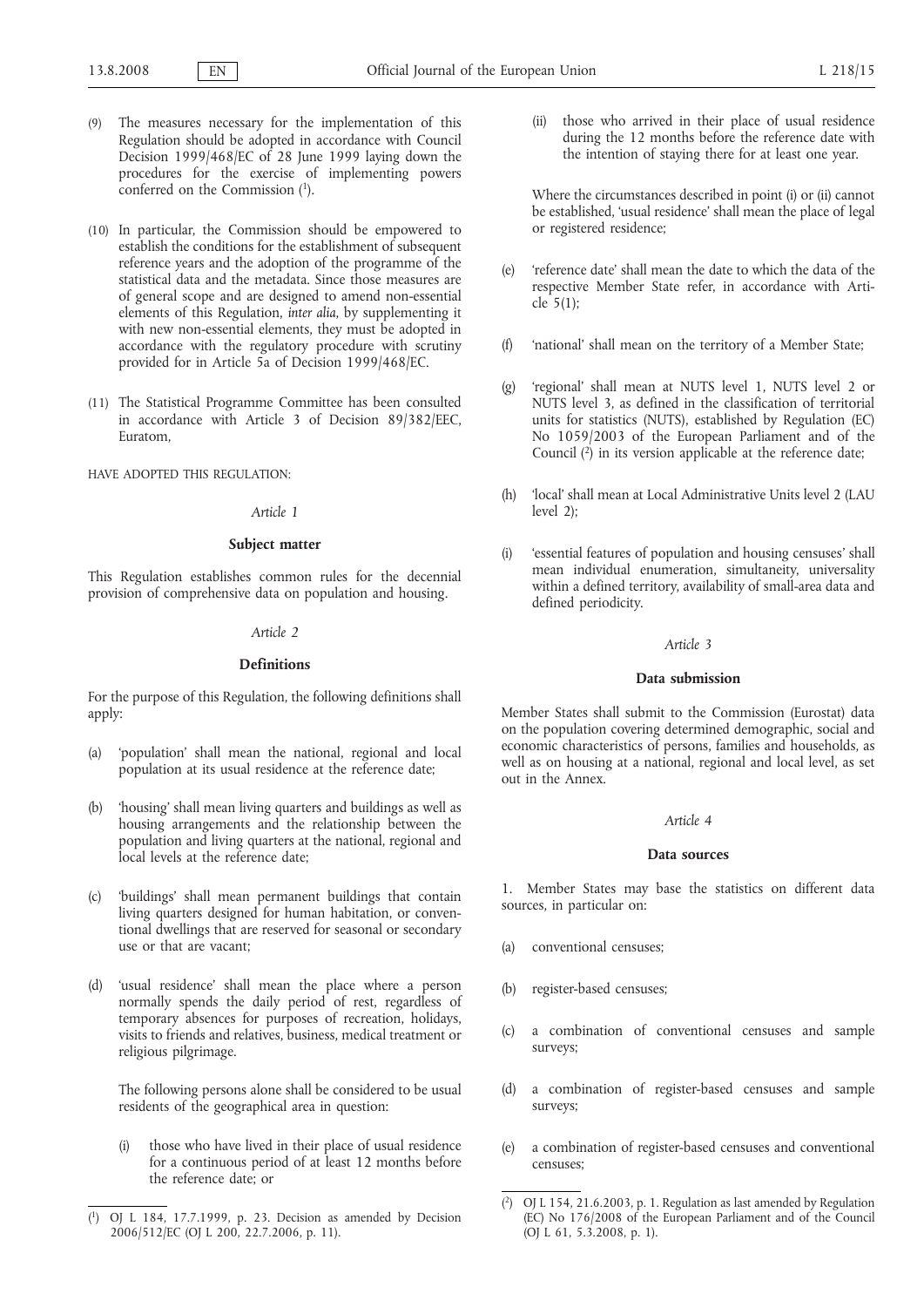- a combination of register-based censuses, sample surveys and conventional censuses; and
- (g) appropriate surveys with rotating samples (rolling censuses).

2. Member States shall take all measures necessary to meet the requirements of data protection. The Member States' own data protection provisions shall not be affected by this Regulation.

3. Member States shall inform the Commission (Eurostat) of any revision or correction of the statistics supplied under this Regulation, as well as of any changes in the chosen data sources and methodology, no later than one month before the release of the revised data.

4. Member States shall ensure that the data sources and the methodology used to satisfy the requirements of this Regulation meet, to the highest possible extent, the essential features of population and housing censuses, as defined in Article 2(i). They shall make continuous efforts to enhance compliance with those essential features.

## *Article 5*

# **Data transmission**

1. Each Member State shall determine a reference date. The reference date shall fall in a year specified on the basis of this Regulation (reference year). The first reference year shall be 2011. The Commission (Eurostat) shall establish subsequent reference years in accordance with the regulatory procedure with scrutiny referred to in Article 8(3). Reference years shall fall during the beginning of every decade.

2. Member States shall provide the Commission (Eurostat) with final, validated and aggregated data and with metadata, as required by this Regulation, within 27 months of the end of the reference year.

3. The Commission (Eurostat) shall adopt a programme of the statistical data and of the metadata to be transmitted to fulfil the requirements of this Regulation, in accordance with the regulatory procedure with scrutiny referred to in Article 8(3).

4. The Commission (Eurostat) shall adopt the technical specifications of the topics as required by this Regulation as well as of their breakdowns, in accordance with the regulatory procedure referred to in Article 8(2).

5. Member States shall transmit to the Commission (Eurostat) the validated data and metadata in electronic form. The Commission (Eurostat) shall adopt the appropriate technical

format to be used for the transmission of the required data, in accordance with the regulatory procedure referred to in Article 8(2).

6. In the event of a revision or correction in accordance with Article 4(3), Member States shall transmit the modified data to the Commission (Eurostat) no later than on the date of release of the revised data.

## *Article 6*

#### **Quality assessment**

1. For the purpose of this Regulation, the following quality assessment dimensions shall apply to the data to be transmitted:

- 'relevance' shall refer to the degree to which statistics meet the current and potential needs of users,
- 'accuracy' shall refer to the closeness of estimates to the unknown true values,
- 'timeliness' and 'punctuality' shall refer to the delay between the reference period and the availability of results,
- 'accessibility' and 'clarity' shall refer to the conditions under and modalities by which users can obtain, use and interpret data,
- 'comparability' shall refer to the measurement of the impact of differences in applied statistical concepts and measurement tools and procedures when statistics are compared between geographical areas, sectoral domains, or over time, and
- 'coherence' shall refer to the adequacy of the data to be reliably combined in different ways and for various uses.

2. Member States shall provide the Commission (Eurostat) with a report on the quality of the data transmitted. In this context, Member States shall report on the extent to which the chosen data sources and methodology meet the essential features of population and housing censuses as defined in Article 2(i).

3. In applying the quality assessment dimensions laid down in paragraph 1 to the data covered by this Regulation, the modalities and structure of the quality reports shall be defined in accordance with the regulatory procedure referred to in Article 8(2). The Commission (Eurostat) shall assess the quality of the data transmitted.

4. The Commission (Eurostat), in cooperation with the competent authorities of the Member States, shall provide methodological recommendations designed to ensure the quality of the data and metadata produced, acknowledging, in particular, the Conference of European Statisticians Recommendations for the 2010 Censuses of Population and Housing.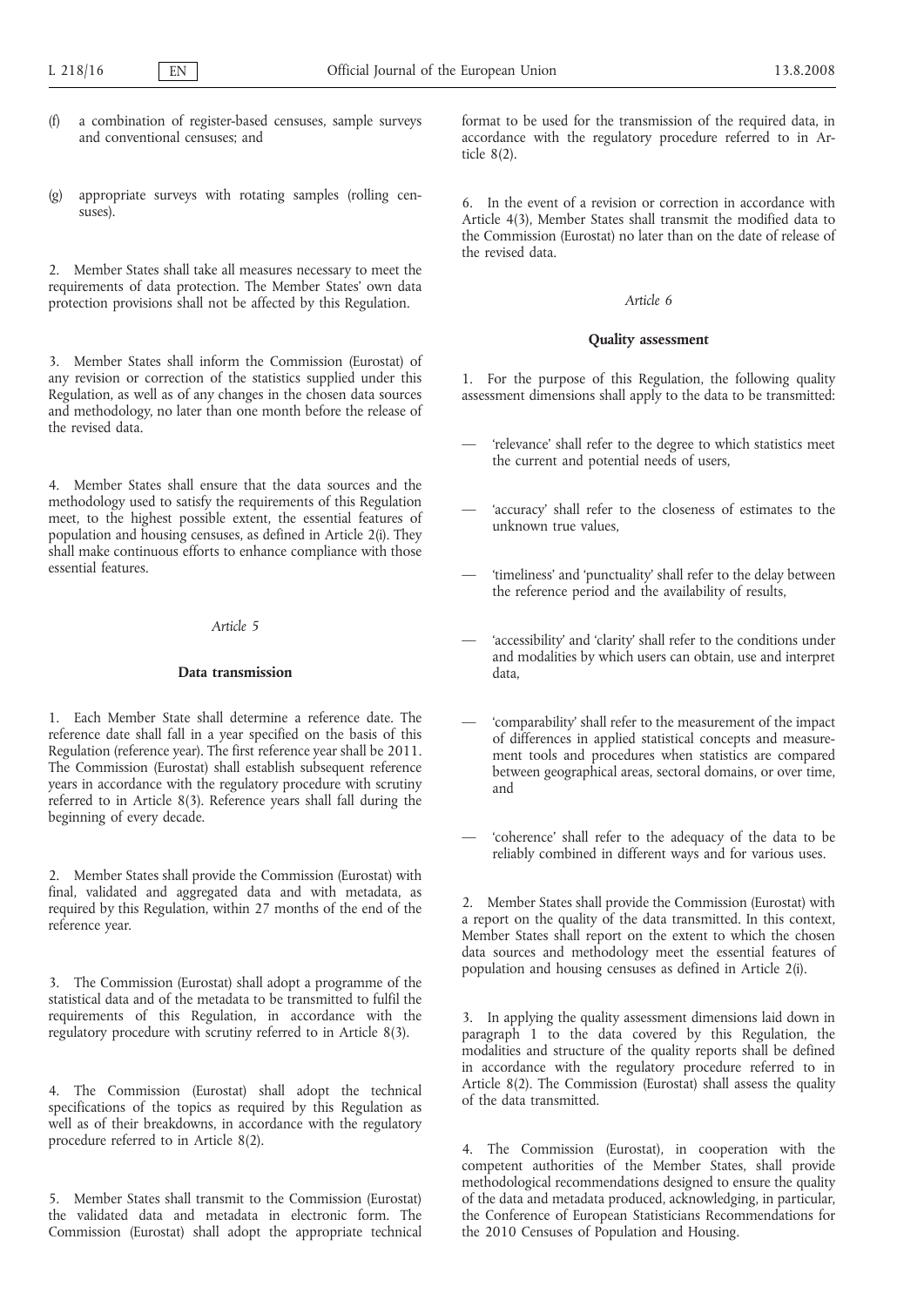## *Article 7*

## **Implementing measures**

1. The following measures necessary for the implementation of this Regulation shall be adopted in accordance with the regulatory procedure referred to in Article 8(2):

- (a) technical specifications of the topics as required by this Regulation as well as of their breakdowns as provided for in Article 5(4);
- (b) the establishment of the appropriate technical format as provided for in Article 5(5); and
- (c) modalities and structure of the quality reports as provided for in Article 6(3).

2. The following measures necessary for the implementation of this Regulation, designed to amend non-essential elements of this Regulation by supplementing it, shall be adopted in accordance with the regulatory procedure with scrutiny referred to in Article 8(3):

- (a) the establishment of the reference years, as provided for in Article 5(1); and
- (b) the adoption of the programme of the statistical data and the metadata, as provided for in Article 5(3).

3. Consideration shall be given to the principles that the benefits of the measures taken must outweigh their costs and that additional costs and burdens must remain within a reasonable limit.

#### *Article 8*

## **Committee procedure**

1. The Commission shall be assisted by the Statistical Programme Committee.

2. Where reference is made to this paragraph, Articles 5 and 7 of Decision 1999/468/EC shall apply, having regard to the provisions of Article 8 thereof.

The period laid down in Article 5(6) of Decision 1999/468/EC shall be set at three months.

3. Where reference is made to this paragraph, Article 5a(1) to (4) and Article 7 of Decision 1999/468/EC shall apply, having regard to the provisions of Article 8 thereof.

#### *Article 9*

#### **Entry into force**

This Regulation shall enter into force on the 20th day following its publication in the *Official Journal of the European Union*.

This Regulation shall be binding in its entirety and directly applicable in all Member States.

Done at Strasbourg, 9 July 2008.

| For the European Parliament | For the Council |
|-----------------------------|-----------------|
| The President               | The President   |
| H.-G. PÖTTERING             | J.-P. JOUYET    |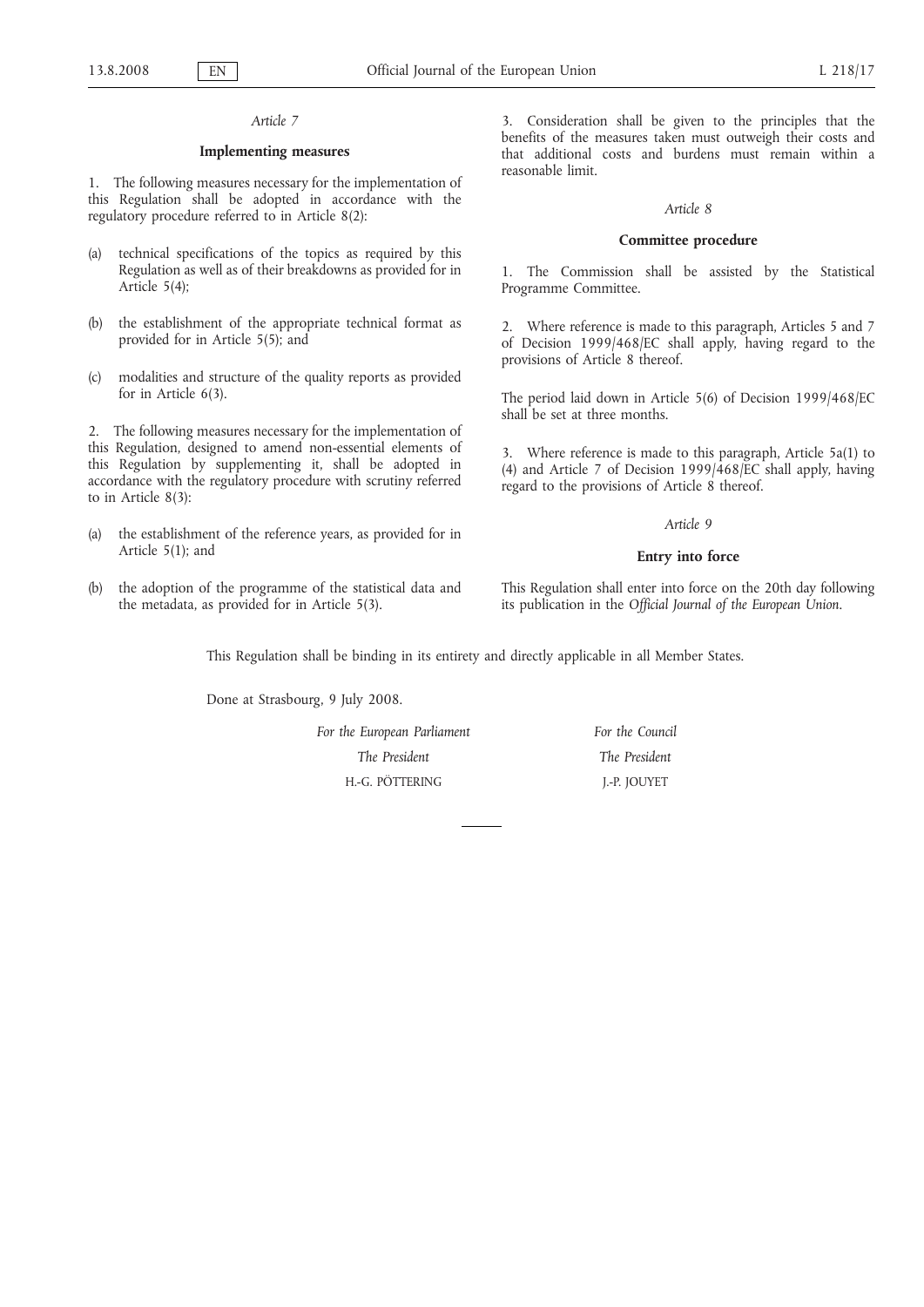# *ANNEX*

# **Topics to be covered in Population and Housing Censuses**

- 1. Population topics
- 1.1. Obligatory topics for the geographical levels: NUTS 3, LAU 2

# 1.1.1. Non-derived topics

- Place of usual residence.
- sex,
- age,
- legal marital status,
- country/place of birth,
- country of citizenship,
- previous place of usual residence and date of arrival in the current place; or place of usual residence one year prior to the census,
- relationships between household members

## 1.1.2. Derived topics

- Total population,
- locality,
- household status.
- family status,
- type of family nucleus,
- size of family nucleus,
- type of private household,
- size of private household
- 1.2. Obligatory topics for the geographical levels: national level, NUTS 1, NUTS 2

#### 1.2.1. Non-derived topics

- Place of usual residence.
- location of place of work,
- sex,
- age,
- legal marital status,
- current activity status,
- occupation,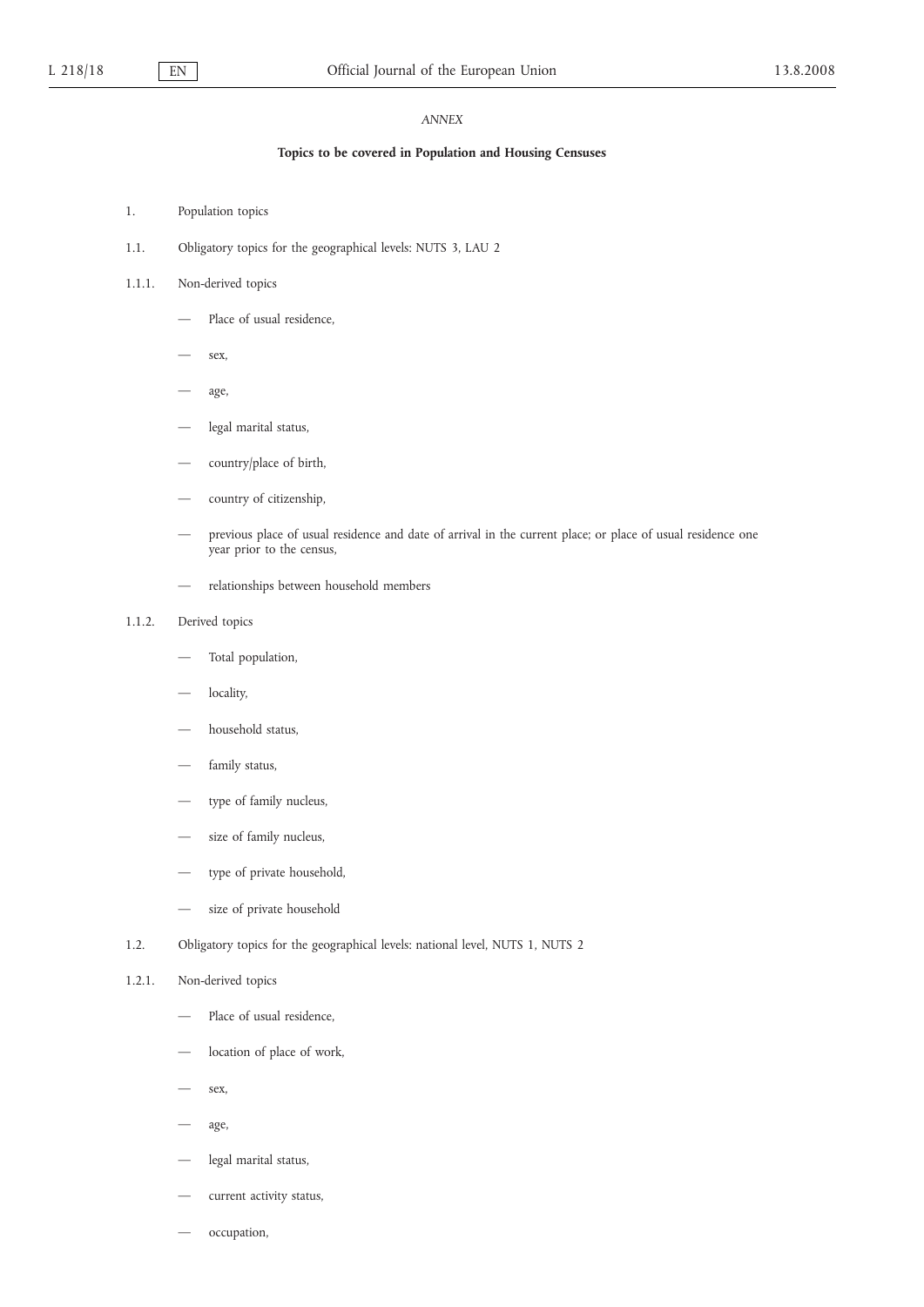- industry (branch of economic activity),
- status in employment,
- educational attainment,
- country/place of birth,
- country of citizenship,
- ever resided abroad and year of arrival in the country (from 1980),
- previous place of usual residence and date of arrival in the current place; or place of usual residence one year prior to the census,
- relationships between household members,
- tenure status of households

# 1.2.2. Derived topics

- Total population,
- locality,
- household status,
- family status,
- type of family nucleus,
- size of family nucleus,
- type of private household,
- size of private household
- 2. Housing topics
- 2.1. Obligatory topics for the geographical levels: NUTS 3, LAU 2
- 2.1.1. Non-derived topics
	- Type of living quarters,
	- location of living quarters,
	- occupancy status of conventional dwellings,
	- number of occupants,
	- useful floor space and/or number of rooms of housing units,
	- dwellings by type of building,
	- dwellings by period of construction